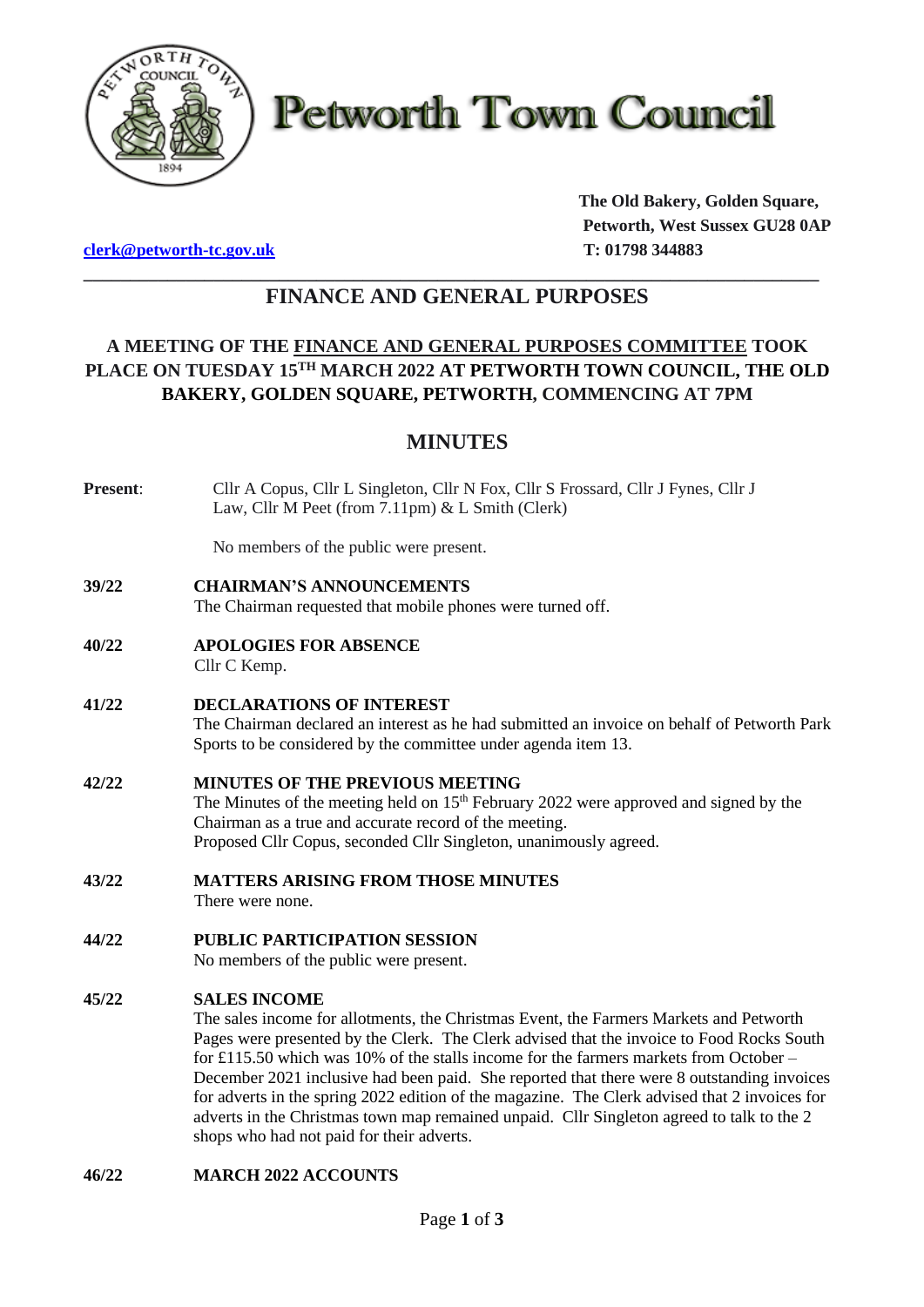The Chairman presented the accounts for the first eleven months of the 2021/22 financial year. He reported that the net income over expenditure including movement to & from the general reserves was £39,885.

### **47/22 FULL YEAR FORECAST**

The Chairman reported that the full year forecast displayed a surplus of £9,941 at the end of the year. He advised that the forecasted surplus would reduce as the Muckle LLP legal fees  $(£4,500)$ , arrears owed to SSE (circa £500) & the Anderson Rowntree lease conveyancing fees (£186.60) would be accrued to the 2022/23 financial year.

#### **48/22 BANK RECONCILIATION AS AT END OF FEBRUARY 2022**

The current account and reserve account bank statements had been reconciled to the accounting system balances and were signed by the Chairman.

#### **49/22 BALANCE SHEET**

The Chairman presented the balance sheet.

#### **50/22 UPCOMING COSTS**

Under the proposal of Cllr Copus, seconded by Cllr Singleton it was unanimously resolved to recommend the following upcoming costs to Full Council for approval:

- i) £186.60 to Anderson Rowntree to carry out the conveyancing on the new lease of Petworth Park Sports Ground.
- ii) £3,350 to LED Screen Hire to hire a screen for the Platinum Jubilee event on Saturday 4 th June 2022.
- iii) £10.99 to purchase 10 black arm bands from Amazon UK.
- iv) £30 to Southern Regalia to purchase 10 black mourning rosettes.
- v) £75 / £95 to Royal Images to purchase a framed photo of Queen Elizabeth II.
- vi)  $\&$  50 to Petworth Ukraine Relief to assist with the costs of printer ink & paper.
- vii) £200 to Cllr Hewlett to purchase stationery for Petworth in Bloom 2022.

The Chairman asked the Clerk to request Cllr Desai produce a plan, to include measurements, of the locations where the proposed Union Jack bunting would be erected to celebrate the Platinum Jubilee in June 2022.

#### **51/22 INVOICES FOR APPROVAL**

The Clerk presented the invoices requiring payment. Under the proposal of Cllr Singleton, seconded by Cllr Fox, it was unanimously resolved that the following invoices be approved for payment.

|                         | <b>Net</b>               | <b>VAT</b>               | <b>Total</b>             |                                             |  |
|-------------------------|--------------------------|--------------------------|--------------------------|---------------------------------------------|--|
| <b>Supplier / Payee</b> | $\mathbf{f}(\mathbf{f})$ | $\mathbf{f}(\mathbf{f})$ | $\mathbf{f}(\mathbf{f})$ | <b>Goods &amp; Services</b>                 |  |
|                         |                          |                          |                          |                                             |  |
|                         |                          |                          |                          | Office 365 Device Deployment - one off      |  |
| Cloudy IT               | 195                      | 39                       | 234                      | payment following sign up to new contract   |  |
|                         |                          |                          |                          | Monthly licenses & support etc. under new   |  |
| Cloudy IT               | 99                       | 19.8                     | 118.8                    | contract                                    |  |
|                         |                          |                          |                          | The printing of 8,700 copies of spring 2022 |  |
| Inca Creative Print     | 3350                     |                          | 3350                     | <b>Petworth Pages</b>                       |  |
|                         |                          |                          |                          | Bus shelter & phone box clean on 14th       |  |
| <b>Krokus</b>           | 40                       | 8                        | 48                       | February 2022                               |  |
|                         |                          |                          |                          | March 2022 payment for Petworth Pages       |  |
| Eyelevel Design         | 750                      | 150                      | 900                      | editorial                                   |  |
| Shirley Smith & Sons    | 1875                     | 375                      | 2250                     | 50% payment for Platinum Jubilee bench      |  |
| Laura Smith             |                          |                          | 2957.24                  | March 2022 salary                           |  |
| <b>HMRC</b>             |                          |                          | 1424.55                  | March 2022 HMRC payment                     |  |